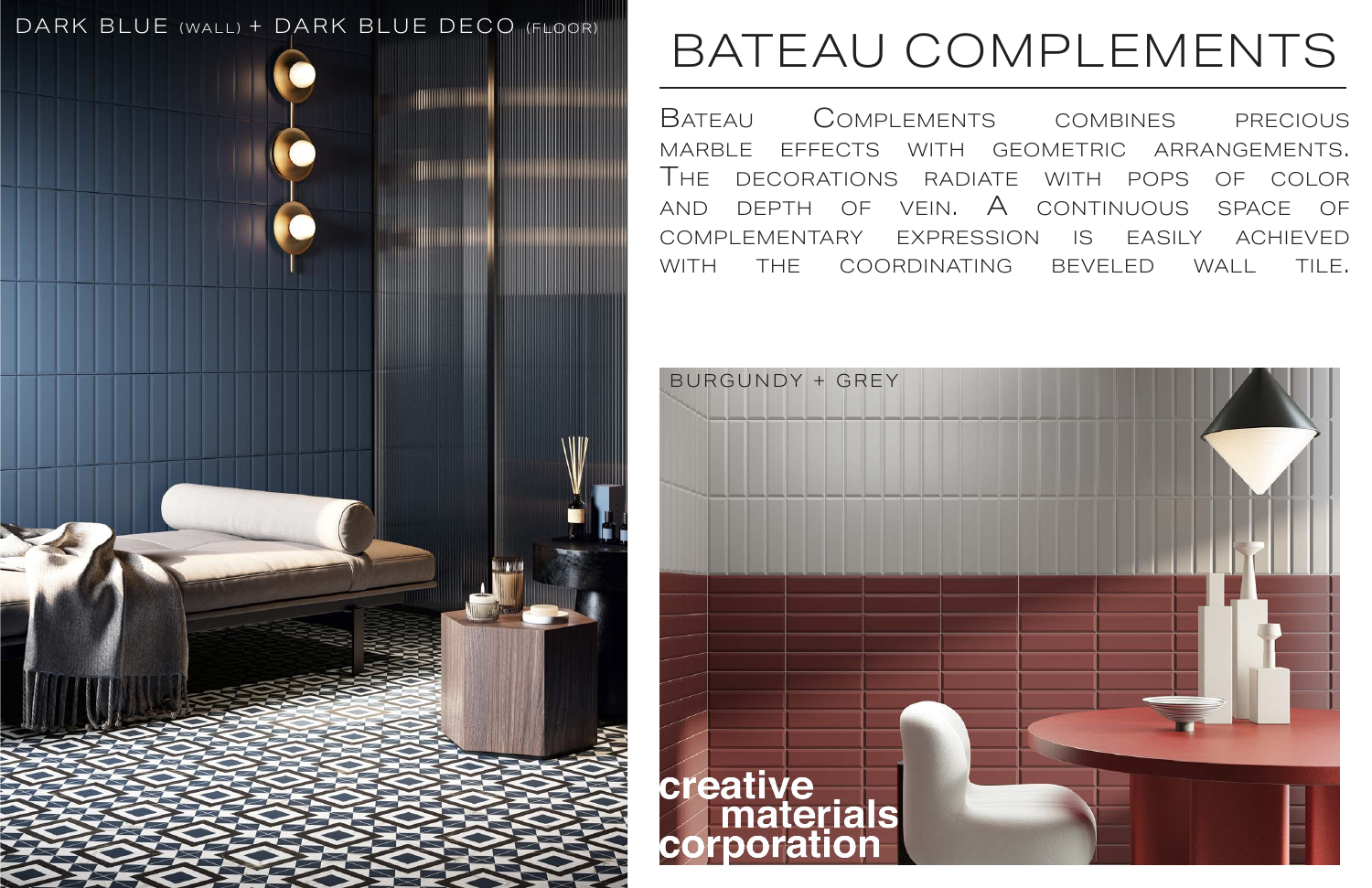



BURGUNDY DECO | MATTE | 8"x8"x10mm GREY DECO | MATTE | 8"x8"x10mm



DARK BLUE DECO | MATTE | 8"x8"x10mm LIGHT GREEN DECO GREIGE DECO | MATTE | 8"x8"x10mm





### BATEAU COMPLEMENTS PORCELAIN TILE

### TECHNICAL DATA

#### LEAD TIME + LOCATION 6 - 8 WEEKS | ITALY

| <b>SPECIFICATION</b><br><b>REFERENCE</b> | <b>TEST METHOD</b> | <b>TEST RESULT</b>   |
|------------------------------------------|--------------------|----------------------|
| <b>DCOF</b>                              | <b>ANSI A137.1</b> | $\geq$ 0.42**        |
| <b>BREAKING STRENGTH</b>                 | EN 10545-4         | R>35 N/mm2, S>1300 N |
| <b>WATER ABSORPTION</b>                  | ASTM C373          | $< 0.5\%$            |



MATTE

#### THICKNESS

10mm

Shade  $V<sub>2</sub>$ Variation \*\*DCOF is NOT APPLICABLE to 3"x12" BEVELED. All technical data was supplied by the manufacturer and is being provided by CMC for informational purposes only. Exact test results should be requested from your CMC



MATTE | 8"x8"x10mm